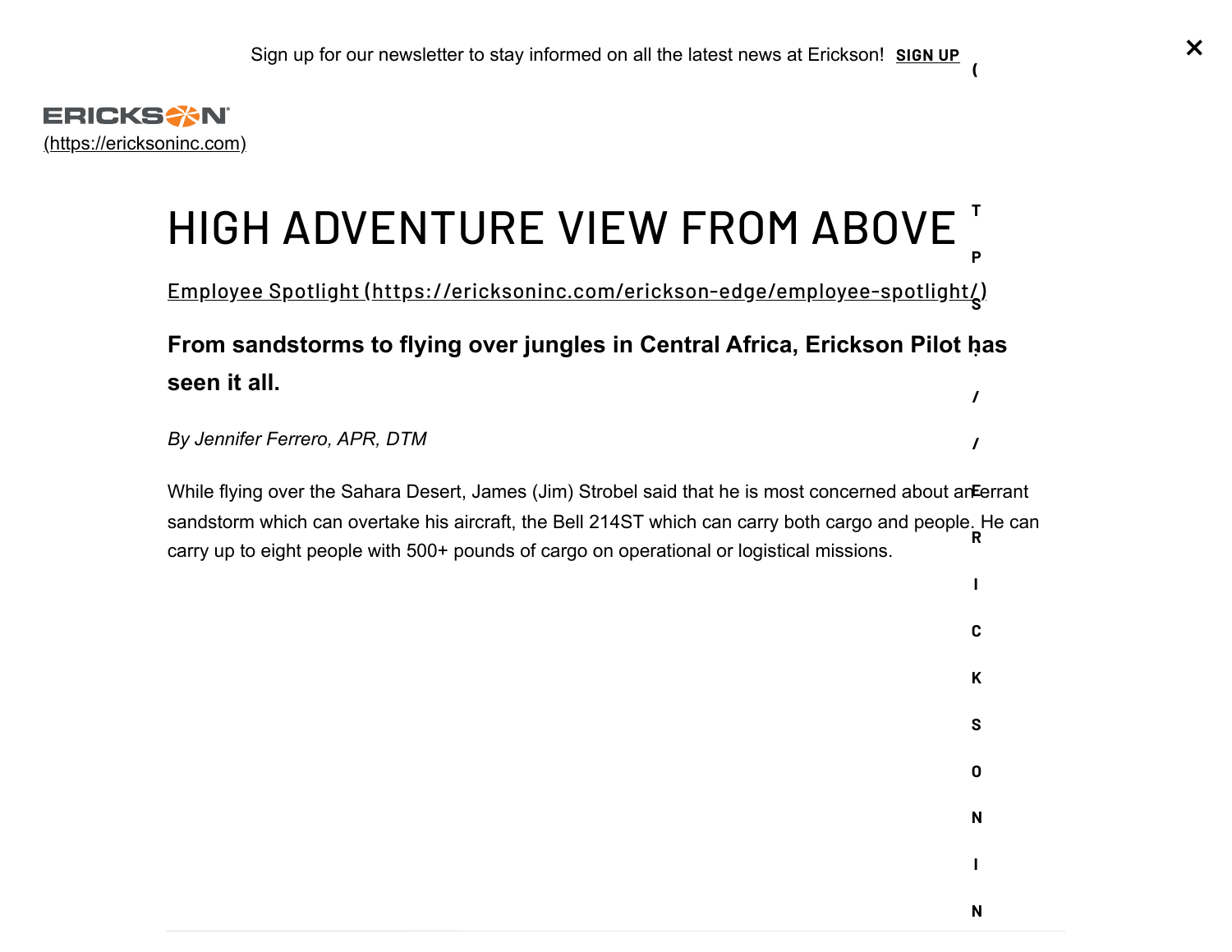

*James Strobel, pictured left with co-worker*

**N**

**R**

Strobel was a career military pilot, who took a slight detour to work in business development mid-career. But he decided that he would rather be flying and applied to work with Erickson Incorporated in 2012. His first **O** deployment was to Afghanistan as a lead pilot.

He said he flew between bases and went around the world between Afghanistan, Central Africa, South Sudan, and Niger, to name a few locations. He is now stationed in the Philippines in <u>Erickson's Defense and</u> National Security division (https://ericksoninc.com/aviation-services/air-operations/). **E**

**/**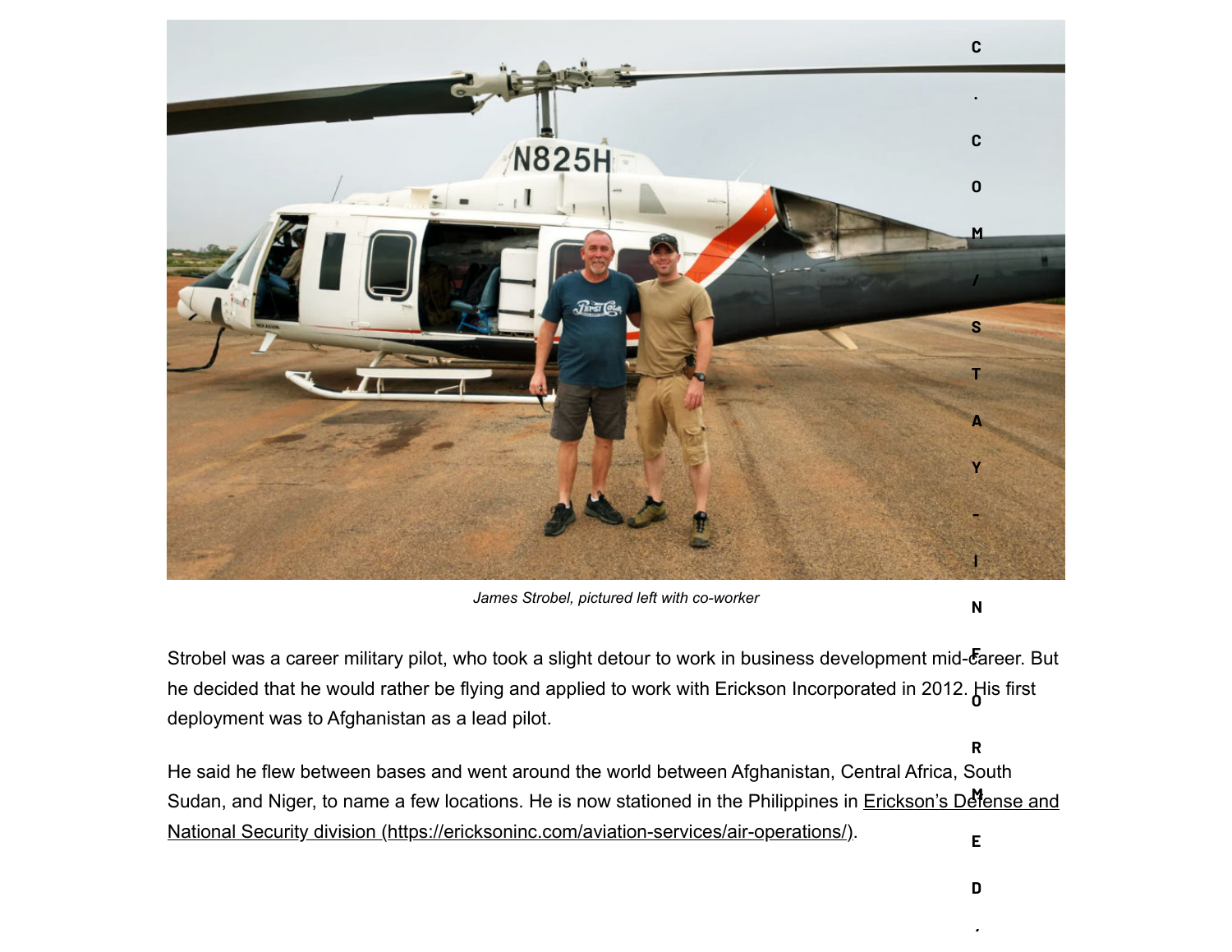Strobel works six weeks on – six weeks off, and said his family is used to his schedule. He said the most **/** exciting thing he has done is fly over the jungles in Central Africa. He enjoys piloting because he, "has the **)**freedom to get out and see the animals, the countryside, and support worthwhile missions."



He has seen baboons, elephants, and other tropical animals while flying over the land. He has also experienced the humidity and hot temperatures in many countries. Strobel said it was commonplace to fly over villages with thatched roof mud homes, dirt roads, and no running water or electricity.

Strobel said some of the greatest risks are when he is flying over territory between bases and there is nowhere safe to land. He said regarding the sandstorms in the Sahara Desert, "you learn the weather and adjust flying times," and added that afternoons are when the sandstorms can come up out of nowhere. "It's like that movie The Mummy," he said. Flying through a sandstorm, "Is like going through a sandblaster. It's the harshest environment for a helicopter, and you never have enough water."

In that environment he said he carries a bag of clothes along with food and water, but how much he can bring is contingent on what is being hauled in the payload. An unexpected desert landing is a top concern because of sandstorms, and a lack of resources. He said that he wouldn't be able to carry enough water to walk anywhere.

Strobel loves his work with Erickson Incorporated. He said, "If there is a good company that treats me well, I [stay there," he recommends to those interested in a travel, and adventure that they join the Erickson team](https://ericksoninc.com/about/careers/) (https://ericksoninc.com/about/careers/).

Within Erickson, he said he values dedication above everything. "When you do the type of work, I do, you are dedicated. You have to give up a lot to do this work, but it is worth it for the missions that you do," he added. He said that when they participate in a medical mission, it can be enormously satisfying being there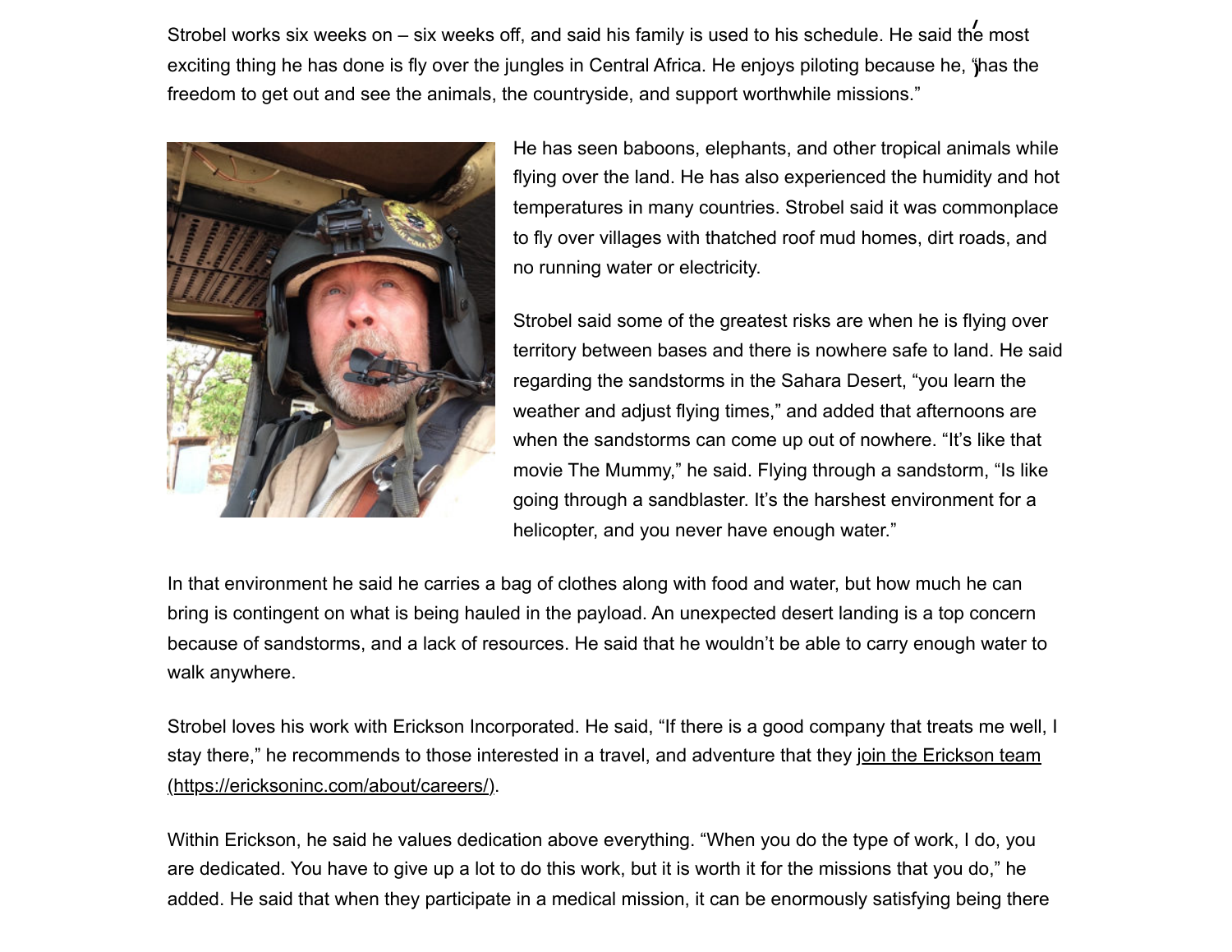to save someone's life.

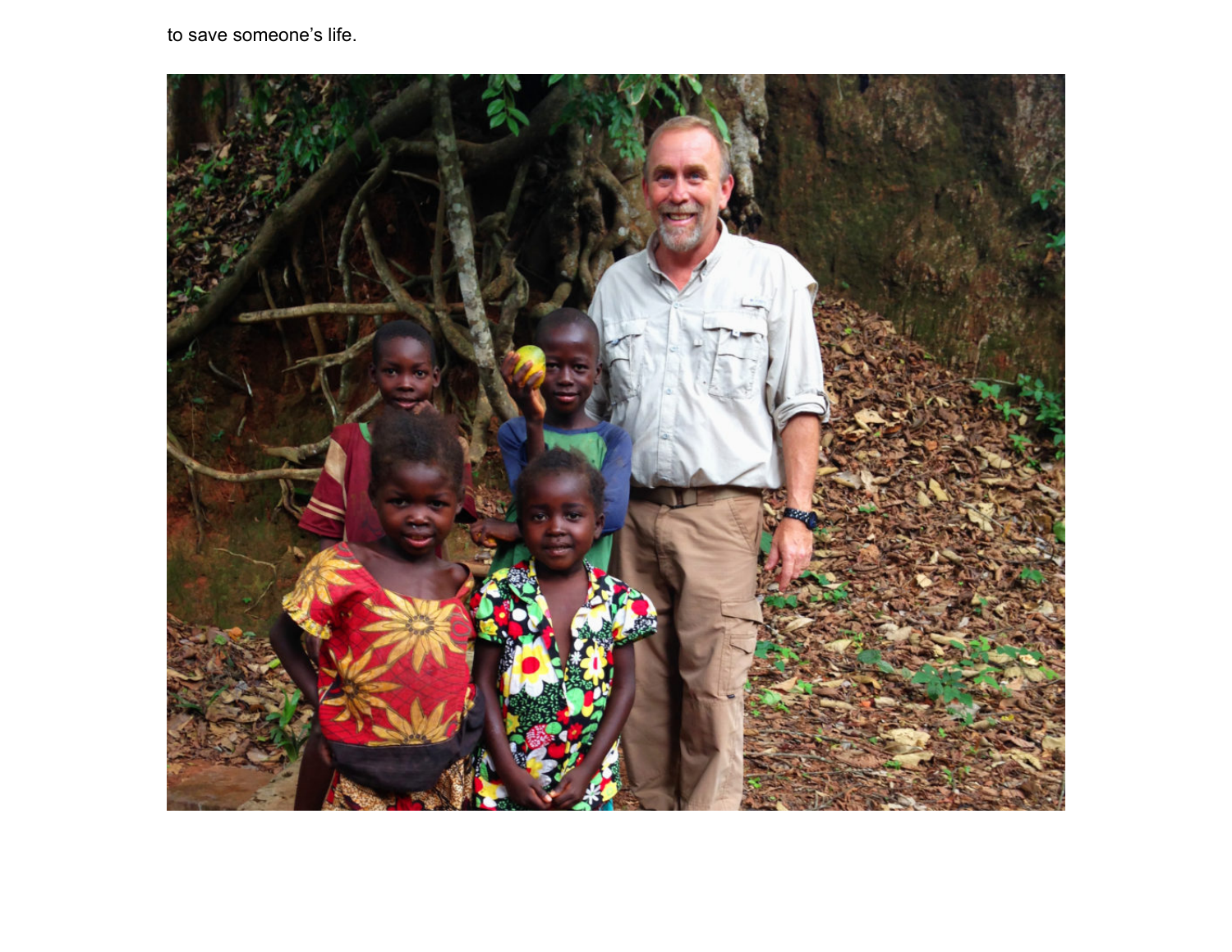| (htt                      |                                                                                                                                                                                    | (htt         |
|---------------------------|------------------------------------------------------------------------------------------------------------------------------------------------------------------------------------|--------------|
| $ps:$ //                  |                                                                                                                                                                                    | <u>ps://</u> |
| eric                      |                                                                                                                                                                                    | eric         |
| kso                       |                                                                                                                                                                                    | <u>kso</u>   |
| ninc                      |                                                                                                                                                                                    | ninc         |
| $co$                      | <b>SHARE THIS</b>                                                                                                                                                                  | $co$         |
| m/e                       |                                                                                                                                                                                    | m/e          |
| <u>rick</u>               | ( <u>#li</u><br><u>nke</u><br>din)<br>$\frac{(\frac{\mu}{\mu t})}{\frac{\text{witt}}{\text{er}}}$<br>$\begin{array}{c}\n\text{(#e)}\\ \hline\n\text{mail}\\\text{I)}\n\end{array}$ | <u>rick</u>  |
| son                       | $\frac{(\cancel{H})}{\frac{\text{ac}}{\text{boo}}}{\frac{\text{boo}}{\text{k}}}}$                                                                                                  | son          |
| $\Xi$                     |                                                                                                                                                                                    | $\Xi$        |
| <u>edg</u>                |                                                                                                                                                                                    | edg          |
| $e/\text{in}$             |                                                                                                                                                                                    | e/e          |
| $\overline{nov}$          |                                                                                                                                                                                    | mpl          |
| <u>atio</u>               |                                                                                                                                                                                    | oye          |
| $n-$                      |                                                                                                                                                                                    | $e$ -        |
| $\overline{\text{cor}}$   |                                                                                                                                                                                    | <u>spot</u>  |
| ner/                      |                                                                                                                                                                                    | light        |
| <u>incr</u>               |                                                                                                                                                                                    | <u>/gro</u>  |
| $\frac{eas}{eas}$         |                                                                                                                                                                                    | <u>cery</u>  |
| $ed-$                     |                                                                                                                                                                                    | $\Xi$        |
| $_{\text{opp}}$           |                                                                                                                                                                                    | <u>stor</u>  |
| ortu                      |                                                                                                                                                                                    | $e$ -        |
| <u>nity-</u>              |                                                                                                                                                                                    | rich/        |
| <u>for-</u>               |                                                                                                                                                                                    | $\lambda$    |
| <u>aeri</u>               |                                                                                                                                                                                    |              |
| $\underline{\mathsf{al}}$ |                                                                                                                                                                                    |              |
| firefi                    |                                                                                                                                                                                    |              |
| <u>ghti</u>               |                                                                                                                                                                                    |              |
| ng <sub>z</sub>           |                                                                                                                                                                                    |              |
| <u>indu</u>               |                                                                                                                                                                                    |              |
| stry/                     |                                                                                                                                                                                    |              |
| $\big)$                   |                                                                                                                                                                                    |              |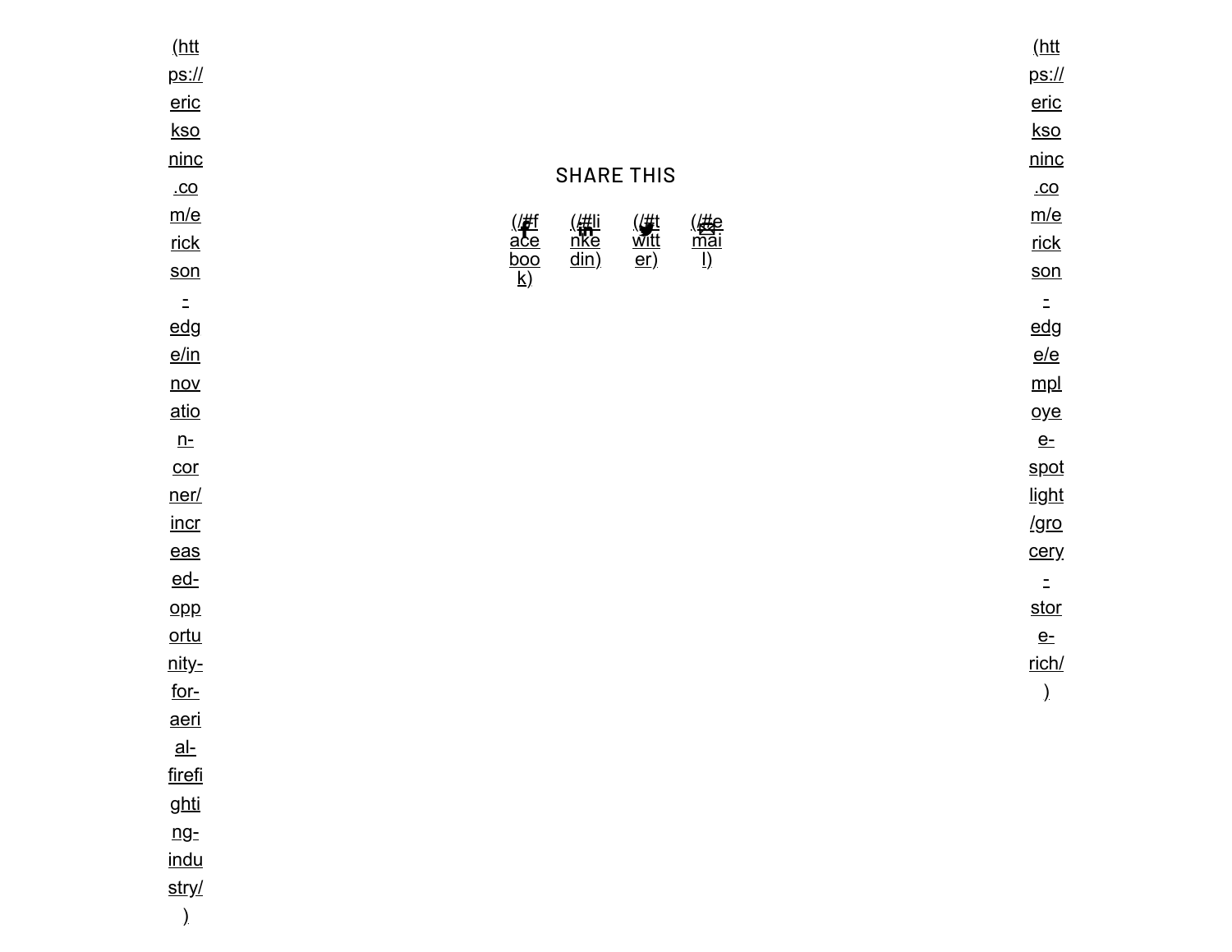# LET'S GET YOUR JOB DONE RIGHT. CALL (503) 505-5800 [\(TEL:5035055800\)](tel:5035055800)

[CONNECT WITH AN EXPERT](javascript:;)



RESOURCES AVIATION SERVICES COMPANY